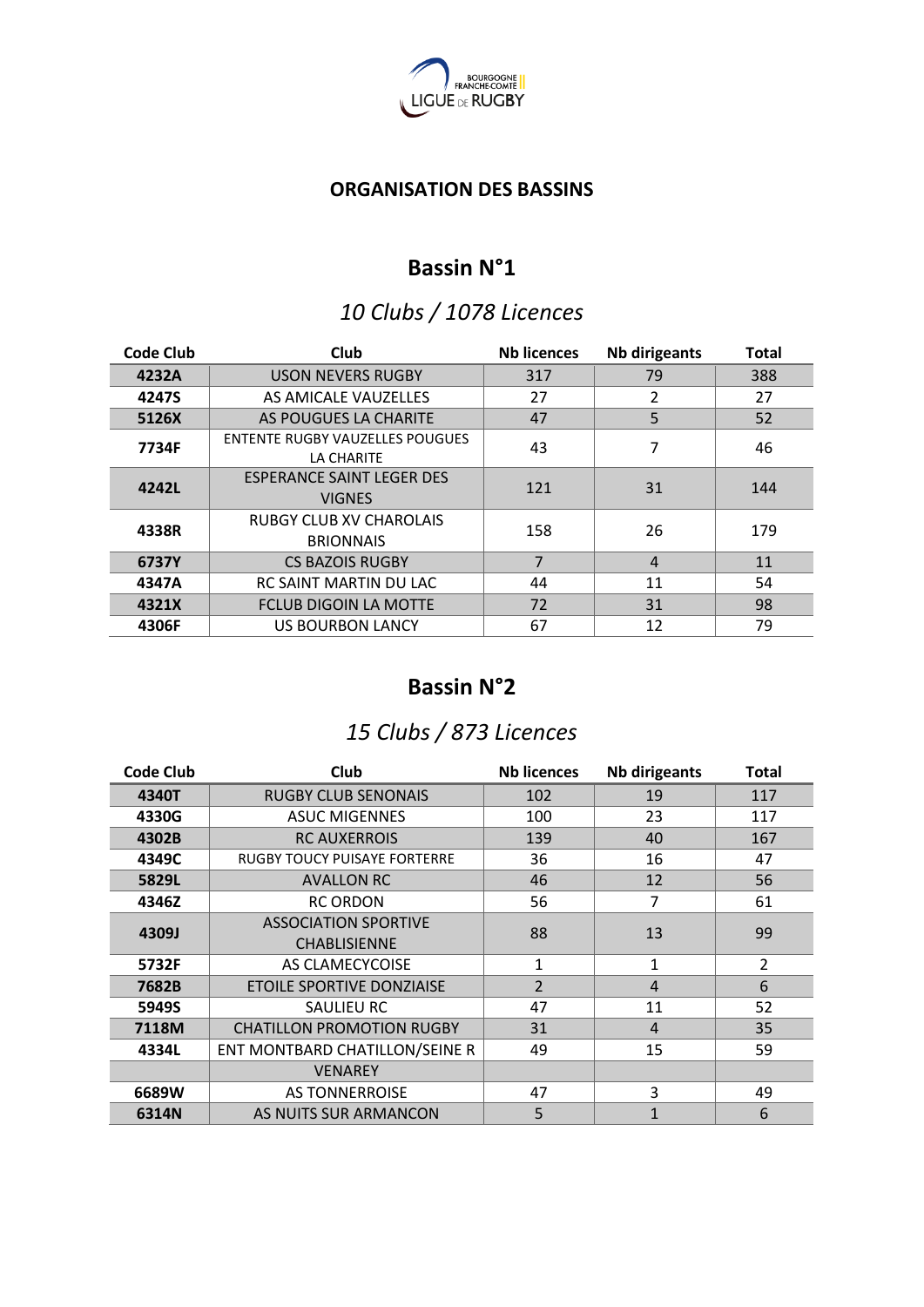

#### **Bassin N°3**

## *11 Clubs / 1439 Licences*

| <b>Code Club</b> | Club                                           | <b>Nb licences</b> | <b>Nb dirigeants</b> | <b>Total</b> |
|------------------|------------------------------------------------|--------------------|----------------------|--------------|
| 4301A            | <b>AS AUTUNOISE</b>                            | 135                | 17                   | 151          |
| 6763B            | RC ST FIRMIN ST SERNIN LE BREUIL               | 41                 | 8                    | 48           |
| 4320W            | <b>CLUB OL CREUSOT BOURGOGNE</b>               | 135                | 57                   | 180          |
| 6566M            | RUGBY FEMININ CREUSOT MONTCEAU                 | 32                 | 14                   | 43           |
| 4336N            | <b>STADE MONTCHANINOIS</b><br><b>BOURGOGNE</b> | 73                 | 19                   | 88           |
| 4335M            | <b>RC MONTCEAU BOURGOGNE</b>                   | 137                | 29                   | 159          |
| 4317T            | <b>US CLUNISOISE</b>                           | 135                | 23                   | 153          |
| 4308H            | <b>US BUXYNOISE</b>                            | 146                | 37                   | 173          |
| 4332J            | <b>AS MACONNAISE</b>                           | 163                | 46                   | 206          |
| 4350D            | <b>AVENIR SPORTIF TOURNUS</b>                  | 101                | 22                   | 113          |
| 7155C            | <b>SAONE SEILLE RUGBY</b>                      | 118                | 11                   | 125          |

## **Bassin N°4**

## *13 Clubs / 1553 Licences*

| <b>Code Club</b> | Club                               | <b>Nb licences</b> | <b>Nb dirigeants</b> | <b>Total</b> |
|------------------|------------------------------------|--------------------|----------------------|--------------|
| 7643L            | <b>RUGBY TANGO CHALONNAIS</b>      | 209                | 43                   | 246          |
| 6567N            | <b>RUG FEM CHALONNAIS</b>          | 29                 | 5                    | 32           |
|                  | <b>COQUELICOTS</b>                 |                    |                      |              |
| 6064S            | <b>VERDUN RAC</b>                  | 146                | 35                   | 164          |
| 4305E            | <b>CS BEAUNOIS</b>                 | 169                | 35                   | 199          |
| 5677W            | <b>RC GIVROTIN</b>                 | 44                 | $\overline{7}$       | 50           |
| 4341U            | <b>CS SEURROIS</b>                 | 83                 | 15                   | 95           |
| 4310K            | <b>RC CHAGNOTIN</b>                | 176                | 43                   | 212          |
| 4327D            | <b>CHAMBERTIN OLYMPIQUE</b>        | 51                 | 14                   | 64           |
| 4337P            | <b>CS NUITON</b>                   | 188                | 65                   | 242          |
| 4319V            | <b>SC COUCHOIS</b>                 | 110                | 43                   | 143          |
| 6194H            | OC COZANNE ET DES MARANGES         | 5                  | $\Omega$             | 5            |
| 7774X            | <b>ENTENTE RUGBY GIVRY CHEILLY</b> | 33                 | 10                   | 41           |
| 5937D            | <b>CHATENOY RC</b>                 | 42                 | 18                   | 60           |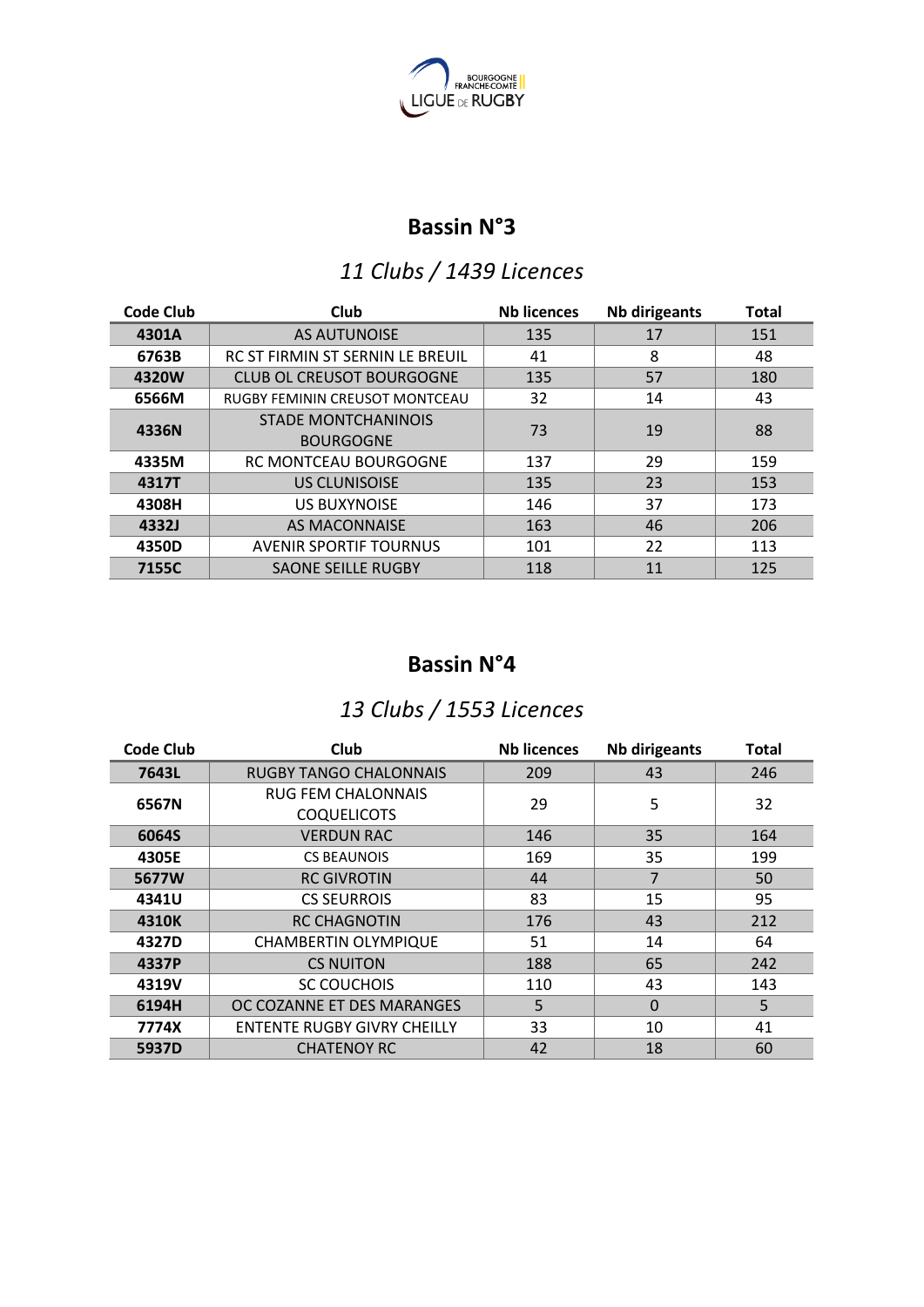

#### **Bassin N°5**

## *11 Clubs / 1584 Licences*

| <b>Code Club</b> | Club                          | <b>Nb licences</b> | <b>Nb dirigeants</b> | <b>Total</b> |
|------------------|-------------------------------|--------------------|----------------------|--------------|
| 4556C            | <b>GRAND DOLE RUGBY</b>       | 185                | 79                   | 217          |
| 7157E            | RUGBY FEMININ DIJON BOURGOGNE | 62                 | 15                   | 70           |
| 5648P            | <b>IS ALLIANCE RUGBY</b>      | 115                | 13                   | 122          |
| 4304D            | <b>RC AUXONNAIS</b>           | 74                 | 15                   | 81           |
| 4558E            | <b>US DOLOISE</b>             | 216                | 54                   | 257          |
| 4316S            | <b>CHENOVE RUGBY CLUB</b>     | 110                | 27                   | 135          |
| 4323Z            | <b>RC DIJONNAIS</b>           | 38                 | 18                   | 53           |
| 7116K            | RUGBY CLUB VALLEE DE L'OUCHE  | 23                 | 5                    | 28           |
| 4326C            | <b>US GENLIS</b>              | 163                | 32                   | 187          |
| 4342V            | ASC SAINT APOLLINAIRE         | 101                | 21                   | 114          |
| 4322Y            | STADE DIJON COTE D'OR         | 262                | 68                   | 320          |

#### **Bassin N°6**

#### *12 Clubs / 1327 Licences*

| <b>Code Club</b> | Club                                        | <b>Nb licences</b> | <b>Nb dirigeants</b> | <b>Total</b> |
|------------------|---------------------------------------------|--------------------|----------------------|--------------|
| 7358P            | <b>CERCLE SPORTIF LEDONIEN</b>              | 225                | 46                   | 260          |
| 6835E            | <b>RC PLATEAU 25</b>                        | 32                 | 8                    | 39           |
| 5047L            | <b>FC SAN CLAUDIEN</b>                      | 168                | 53                   | 211          |
| 7422F            | LA SEQUANAISE RUGBY COMTE<br><b>POLIGNY</b> | 12                 | 3                    | 15           |
| 4551X            | <b>US ARBOISIENNE</b>                       | 100                | 15                   | 112          |
| 4563K            | RC MOREZ HAUT JURA                          | 54                 | 13                   | 66           |
| 5987H            | <b>RC MORTEAU</b>                           | 27                 | $\mathbf{1}$         | 28           |
| 5933Z            | <b>FOYER RURAL DE CENSEAU</b>               | 27                 | 10                   | 36           |
| 4555B            | <b>CHAMPAGNOLE RUGBY</b>                    | 113                | 32                   | 137          |
| 4564L            | <b>CA PONTARLIER</b>                        | 240                | 65                   | 287          |
| 4331H            | <b>RUGBY CLUB DU LOUHANNAIS</b>             | 87                 | 19                   | 101          |
| 7772V            | RUGBY UNION MORTEAU PLATEAU<br>25           | 32                 | 9                    | 35           |